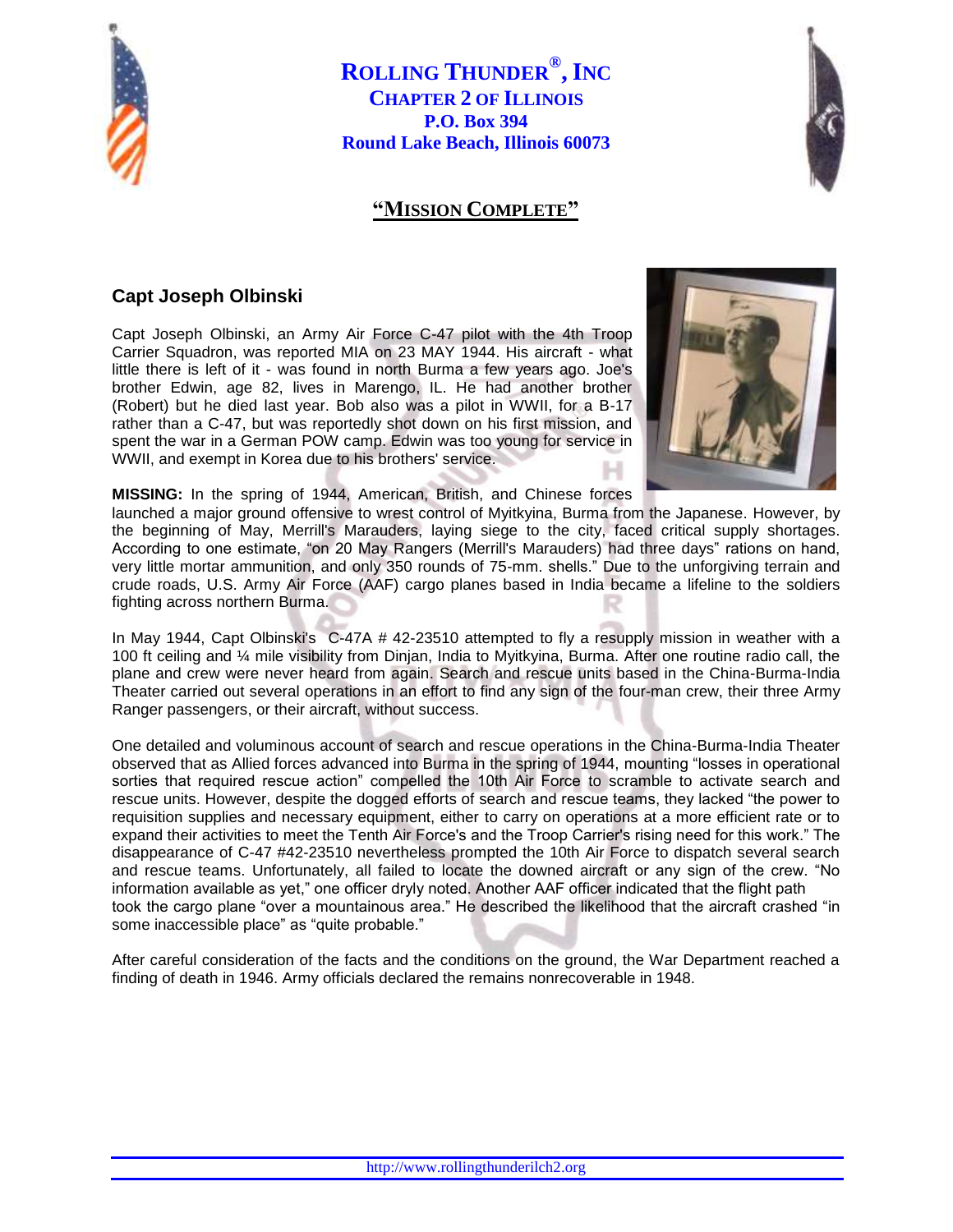

## **ROLLING THUNDER® , INC CHAPTER 2 OF ILLINOIS P.O. Box 394 Round Lake Beach, Illinois 60073**



**RECOVERY:** Beginning in 2001, the Joint POW/MIA Accounting Command (JPAC) received a string of reports regarding the discovery of wreckage, identifying media, and possible human remains in an area west of Myitkyina. In March 2001, Central Identification Laboratory-Hawaii (CILHI), received an e-mail message from the Air Attaché attached to the U.S. Embassy in Rangoon, Burma, reporting that he received a call from a priest in Kachin State, Myanmar (Burma)" regarding possible "wreckage of a C-47 about 15 miles west of Myitkyina." The debris field, according to the priest, contained "human remains, 4 pistols and lots of old ammunition" along with ID media with the following inscriptions: **Joseph M. Ordinski, O-433725, T43AC.** On 22 February 2002, JPAC received an envelope containing a letter, two photographs of possible wreckage, and a small data plate.

The Kachins are an ethnic minority in Southeast Asia who inhabit parts of northeastern India, southern China, and are most heavily concentrated in northern Burma, including Kachin State. During World War II, US Army intelligence regarded the Kachin people as friendly. One intelligence bulletin described them as generally "loyal and most helpful." Over the last few decades Kachin nationalist insurgents, including the Kachin Independence Army (KIA) and the Kachin Independence Union (KIU) have been engaged in a tense, armed standoff with the central government over issues like ethnic autonomy and the use of Kachins as slave laborers by the military government. One source called the KIA "one of the best organized armed opposition groups in Burma." Officially, a precarious truce between the military junta of Burma and the Kachin rebels has prevailed, however, according to one observer, "Kachin State remains economically underdeveloped and serious infrastructure, social, and health issues loom, which may yet cause cracks in the veneer of political stability." In the first decade of the new century, an atmosphere of suspicion and fear pervaded the Kachin regions after some guerrillas "resumed the insurgency in early 2000. Any assistance from local Kachins in recovering remains from Capt Olbinski's, C-47A # 42-23510 was still tenuous.

In January 2003, JPAC investigators deployed to Burma in order to survey the site and conduct interviews. One local resident unilaterally turned over possible human remains, material evidence and identifying media including an ID tag for Joseph M. Olbinski, identification bracelets with the names and army serial numbers for 1st Lt Anderson and T Sgt Frantz. One bracelet included the "CBI crest" to denote service in the China-Burma India Theater.

*IT EXEMPLE* **REPATRIATION:** On 2 MAR 10, Lt. Col. Rodd Lewis, the current commander of the 4th Airlift Squadron which is the current day designation of Joe's unit, came to Marengo to present the only personal effect discovered from the missing aircraft that clearly belonged to Joe - one of his ID tags. There were other belongings and personal effects for the other three crew members, and for the three passengers, Privates, who were replacements for what was then "Rangers" in the Burma region, but this ID tag is all that could be positively identified as belonging to Joe.